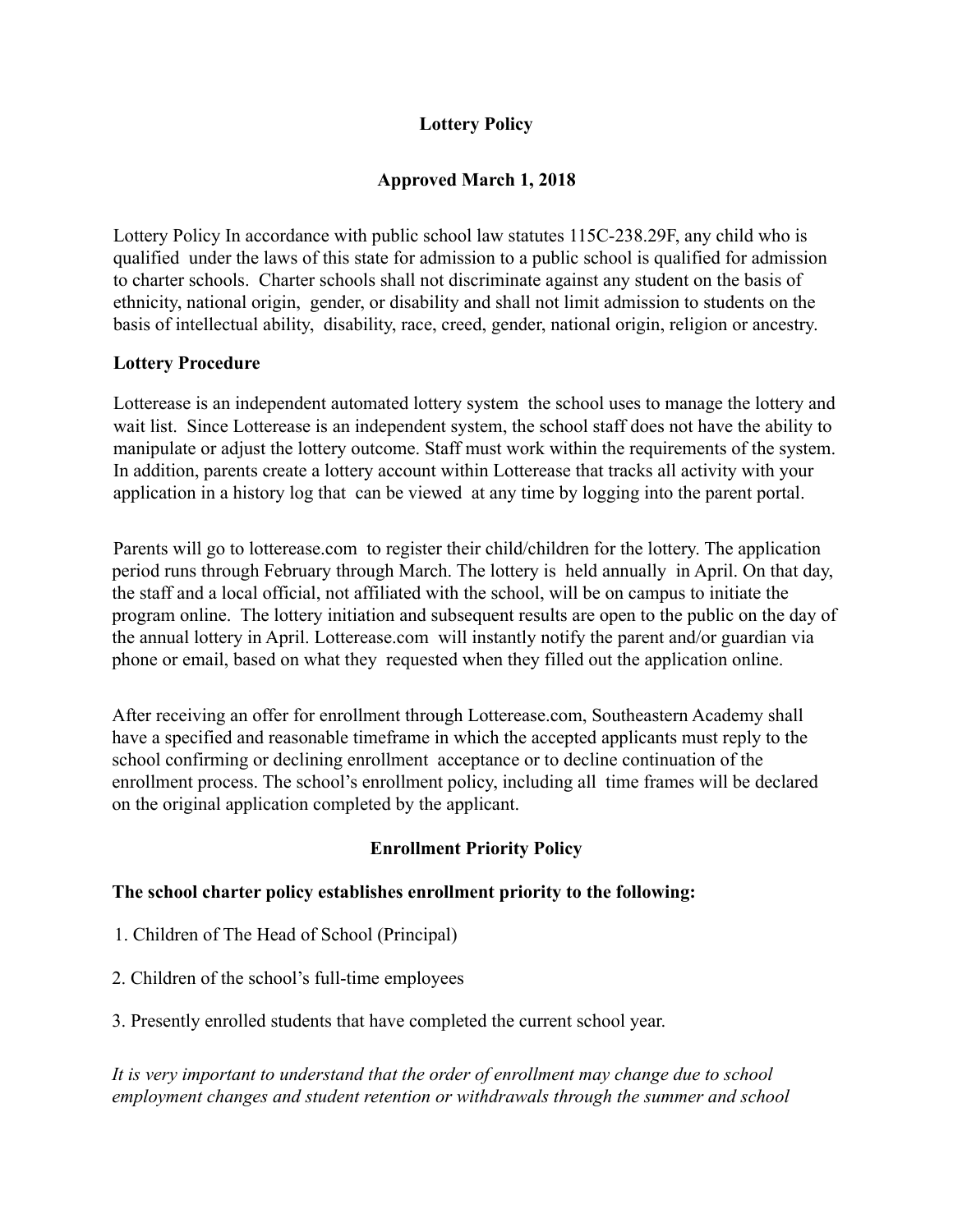*year. If these changes occur, we will have no choice but to comply, and you will be*

*contacted about these changes.*

## **The school charter policy establishes enrollment priority to any of the following as space allows:**

1. Applicants who have siblings that are currently enrolled and have been for at least one school year. The term siblings includes any of the following who reside in the same household: half siblings, step siblings, and children residing in a family foster home. Siblings shall be admitted to the extent that space is available, the sibling(s) will be given priority in the respective grade level's waiting list.

2. If multiple siblings of already enrolled students apply then ONE surname in the lowest grade level that is being applied will be entered. If the surname of the siblings is selected, then all of the siblings shall be admitted to the extent that space is available, the sibling(s) will be given priority in the respective grade level's waiting list.

## **Lottery Procedures for New Sibling Applicants**

1. If multiple birth siblings (twin, triplets, etc.) apply for admission to the School, Lotterease.com uses one surname in the lottery to represent all the multiple birth siblings applying at the same time. If that surname is selected, all multiple birth siblings shall be admitted. Example: Kindergarten-20 spaces available, if a twin is drawn for space #20 then the school would increase class size to 21.

2. If multiple siblings apply then ONE surname in the lowest grade level that is being applied will be entered. If the surname of the siblings is selected, then all of the siblings shall be admitted to the extent that space is available on the respective grade level's waiting list. The term siblings includes any of the following who reside in the same household: half siblings, step siblings, and children residing in a family foster home

## **Waiting List Procedures**

If seats become available *prior to the first day of school,* the student's parent/guardian at the top of the waiting list will be contacted. All the contacts on the student application will be notified via Lotterease.com. If there is no answer, a message will be left via the preferred contact. That parent will have to confirm that his/her child will attend the school within 24 hours of the phone call unless school begins within 24 hours. In the event the opening for enrollment occurs within 24 hours of the first day, notification and acceptance timelines decrease. After the notification timeframe, the next name will be called, and the first student will be moved to the bottom of the waiting list.

This procedure continues until all names have been called or all seats have been filled. If seats become available on the first day of school or until the end of the second grading period, the